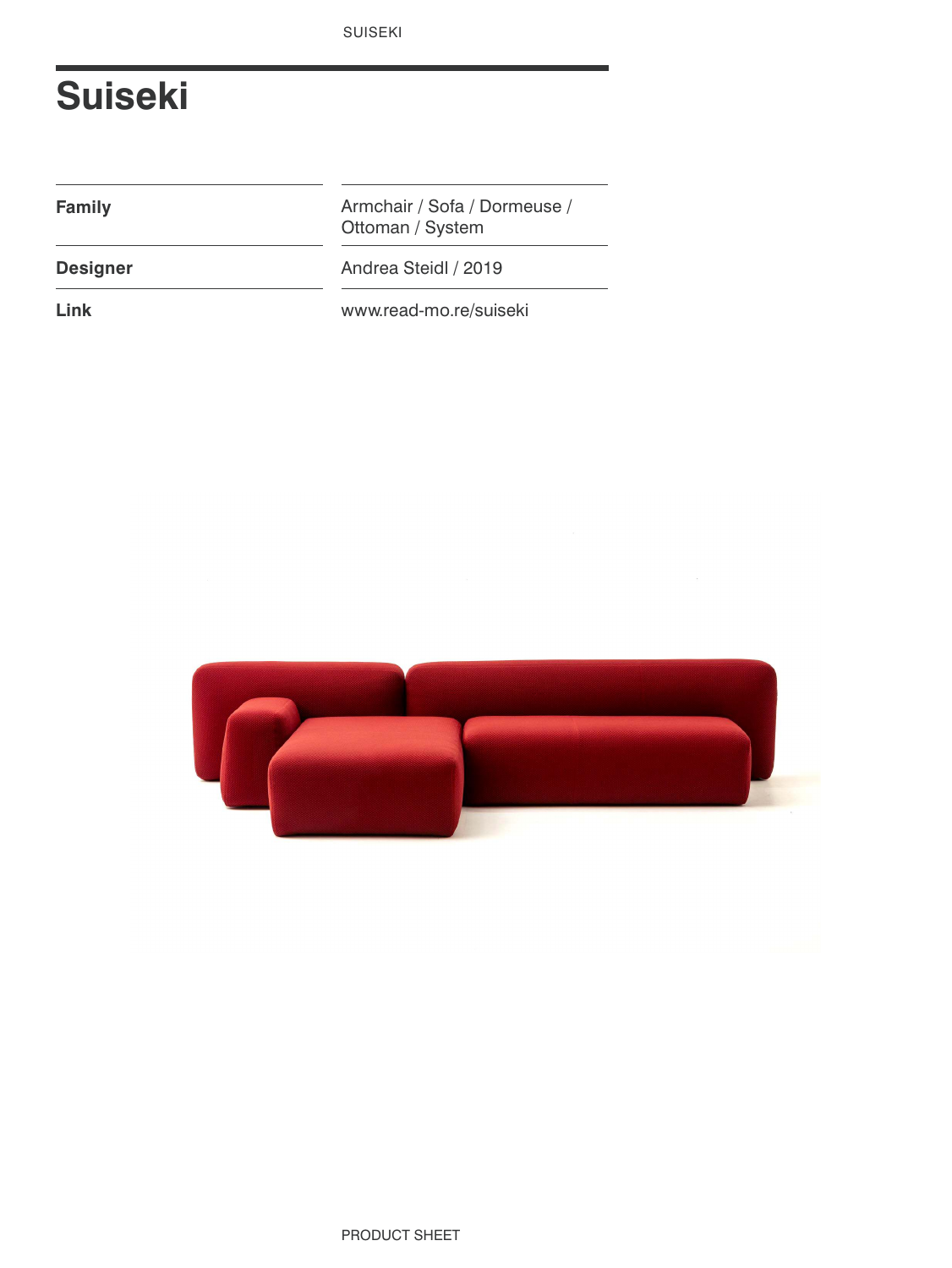### **Dati tecnici** – **Technical data** – **Données techniques** – **Technische Angaben**



#### **Note** – **Notes** – **Annotation** – **Anmerkung**

- <sup>&</sup>lt; La collezione è sfoderabile su richiesta nella versione in tessuto
- <sup>&</sup>lt; Prodotto disponibile su misura con preventivo su richiesta
- <sup>&</sup>lt; Su richiesta attacco per connessione elettrica e USB con sovrapprezzo
- <sup>&</sup>lt; Cuscini extra disponibili
- <sup>&</sup>lt; COM: tessuto cliente (tinta unita e h.140 cm.) - campione richiesto
- <sup>&</sup>lt; COL: pelle cliente campione richiesto
- <sup>&</sup>lt; CAT. SPECIAL: prezzo e disponibilità su richiesta
- <sup>&</sup>lt; On request, covers can be removable in the fabric version
- <sup>&</sup>lt; This item can be tailor made with price on request
- <sup>&</sup>lt; Electrical connection and USB upon request with upcharge
- <sup>&</sup>lt; Extra cushions available
- <sup>&</sup>lt; COM: client's fabric (plain colour and
- width 140 cm.) sample required
- <sup>&</sup>lt; COL: client's leather sample required <sup>&</sup>lt; CAT. SPECIAL: price and availability on request
- <sup>&</sup>lt; La collection est déhoussable, sur demande, dans la version en tissu <sup>&</sup>lt; Collection personnalisable sur demande
- Sur demande connection électrique et USB avec surcoût
- <sup>&</sup>lt; Autres coussins disponibles <sup>&</sup>lt; COM: tissu fourni (couleur unie et hauteur 140 cm.) - échantillon nécessaire
- <sup>&</sup>lt; COL: cuir fourni échantillon nécessaire
- <sup>&</sup>lt; CAT. SPECIAL: prix et disponibilité sur demande

Solid fir

- Solid beech
- **A.** Masonite panels
- 
- **C.** Flame-retardant undeformable polyurethane foam of different densities
- **E.** Rivestimento, su richiesta sfoderabile **E.** Upholstery, on request removable **D.** Polyester fibers **E.** Upholstery, on request removable
	- in tessuto in fabric
		- **F.** Black polypropylene
		- m. Massiveholz aus Tanne
		- **Massiveholz aus Buche**
		- **A.** Holzfaserplatte
		- **C.** Feuerfester formbeständige Polyurethanschaum in unterschiedlicher Dichte **B.** Elasytischen Gurtbändern
		- **D.** Polyester
		- **E.** Bezug, auf Anfrage abziehbar aus Stoff
		- **F.** Schwarz Polypropylen
		- - <sup>&</sup>lt; Die Kollektion ist auf Anfrage in der Stoffversion abziehbar <sup>&</sup>lt; Produkt nach Maß verfügbar auf Anfrage
			- <sup>&</sup>lt; Elektrische Verbindung und USB-Anschluss auf Anfrage gegen Aufpreis
			- <sup>&</sup>lt; Weitere Kissen verfügbar <sup>&</sup>lt; COM: Kundenstoff (einfarbig und Breite 140 cm.) - Stoffmuster nötig
			- <sup>&</sup>lt; COL: Kundenleder Ledermuster nötig <sup>&</sup>lt; CAT. SPECIAL: Preis und Verfügbarkeit auf Anfrage

## **Opzione** – **Option** – **Option** – **Opzion**



Su richiesta attacco per connessione elettrica e USB con sovrapprezzo Electrical connection and USB with upon request upcharge Sur demande connection électrique et USB avec surcoût

Elektrische Verbindung und USB- Anschluss auf Anfrage gegen Aufpreis

#### **Sistema di aggancio** – **System connector** – **Systeme d'assemblage** – **Verbindungshaken**



Sistema di aggancio sedile-schienale Seat and back connector Systeme d'assemblage pour dossier Verbindungshaken für Sitz und Rücken



Sistema di aggancio tra elementi Components connector Systeme d'assemblage de socle Verbindungssystem zwischen Elemente

#### **Rivestimenti consigliati ∙ Recommended coverings ∙ Revêtements conseillées ∙ Empfohlene Bezüge**

| • cat. A<br>• cat. A<br>• cat. A<br>• cat. A<br>• cat. A<br>• cat. A<br>$\cdot$ cat. B<br>$\cdot$ cat. B | <b>XTREME</b><br><b>STEP</b><br>ANGEL<br><b>MEDLEY</b><br><b>MOOD</b><br>CRAZY<br><b>EXTREMA</b><br>ikon | . cat. C<br>. cat. C<br>. cat. C<br>. cat. C<br>. cat. C<br>cat. super<br>cat. super<br>. cat. super __ | <b>TREND</b><br><b>SUPERB</b><br><b>UMAMI</b><br><b>HESTAN</b><br><b>DEANS</b><br>REMIX 2<br><b>CAPTURE</b><br>MODA | cat. extra<br>cat. extra<br>cat. extra<br>cat. extra<br>cat. extra<br>cat. extra<br>cat. extra<br>cat. extra | <b>MOLLY</b><br><b>RIME</b><br>STEELCUT TRIO 3<br>ARIANA<br><b>COLLINE</b><br><b>OPERA</b><br><b>DANTE</b><br>ARCO | • cat. lux<br>• cat. lux<br>• cat. imperial<br>• cat. imperial<br>• cat. imperial<br>· cat. special<br>cat. special | LUX <sub>1</sub><br>LUX <sub>2</sub><br><b>IMPERIAL 1</b><br><b>IMPERIAL 2</b><br><b>NABUK</b><br><b>BEANS</b><br><b>DROP</b> |
|----------------------------------------------------------------------------------------------------------|----------------------------------------------------------------------------------------------------------|---------------------------------------------------------------------------------------------------------|---------------------------------------------------------------------------------------------------------------------|--------------------------------------------------------------------------------------------------------------|--------------------------------------------------------------------------------------------------------------------|---------------------------------------------------------------------------------------------------------------------|-------------------------------------------------------------------------------------------------------------------------------|
| • cat. B                                                                                                 | <b>SILVERTEX</b>                                                                                         | cat. super                                                                                              | <b>REVIVE 1</b>                                                                                                     | cat. maxi                                                                                                    | <b>HALLINGDAL 65</b>                                                                                               |                                                                                                                     |                                                                                                                               |
| $\cdot$ cat. B                                                                                           | <b>SAMAR</b>                                                                                             | cat. super                                                                                              | <b>BREEZE FUSION</b>                                                                                                | cat. maxi                                                                                                    | <b>COMFORT</b>                                                                                                     |                                                                                                                     |                                                                                                                               |
| • cat. B                                                                                                 | <b>FAME</b>                                                                                              |                                                                                                         |                                                                                                                     | cat. maxi                                                                                                    | DIVINA 3                                                                                                           |                                                                                                                     |                                                                                                                               |
| $\cdot$ cat. B                                                                                           | <b>MAIN LINE FLAX</b>                                                                                    |                                                                                                         |                                                                                                                     | . cat. maxi                                                                                                  | MOSAIC 2                                                                                                           |                                                                                                                     |                                                                                                                               |

- - **A.** Panneau de particules **C.** Mousse polyuréthane expansé ignifuge **B.** Sangles élastiques

Bois de sapin massif **Bois de hêtre massif** 

**D.** Fibra di poliestere

 $\sim$ 

 $\mathcal{L}^{\mathcal{L}}$ 

**F.** Polipropilene nero

Legno massiccio di abete Legno massiccio di faggio **A.** Pannello di masonite

**C.** Poliuretano espanso ignifugo

**B.** Cinghie elastiche ad alta densità

indeformabile a quotedifferenziate

- **D.** Fibre de polyester indéformable à épaisseurs différenciées
- **E.** Revêtement, sur demande déhoussable en tissu
- **F.** Polypropylène noir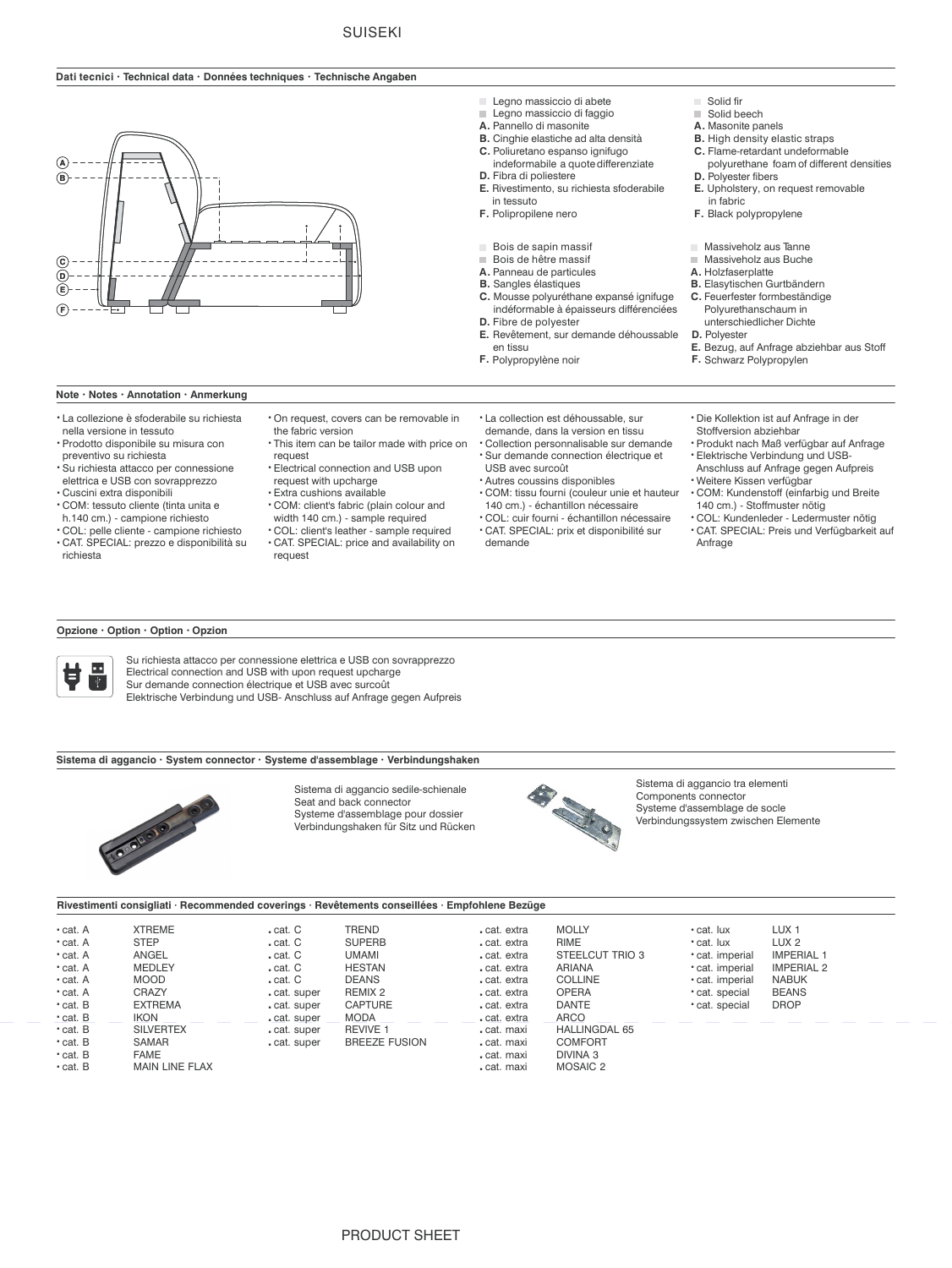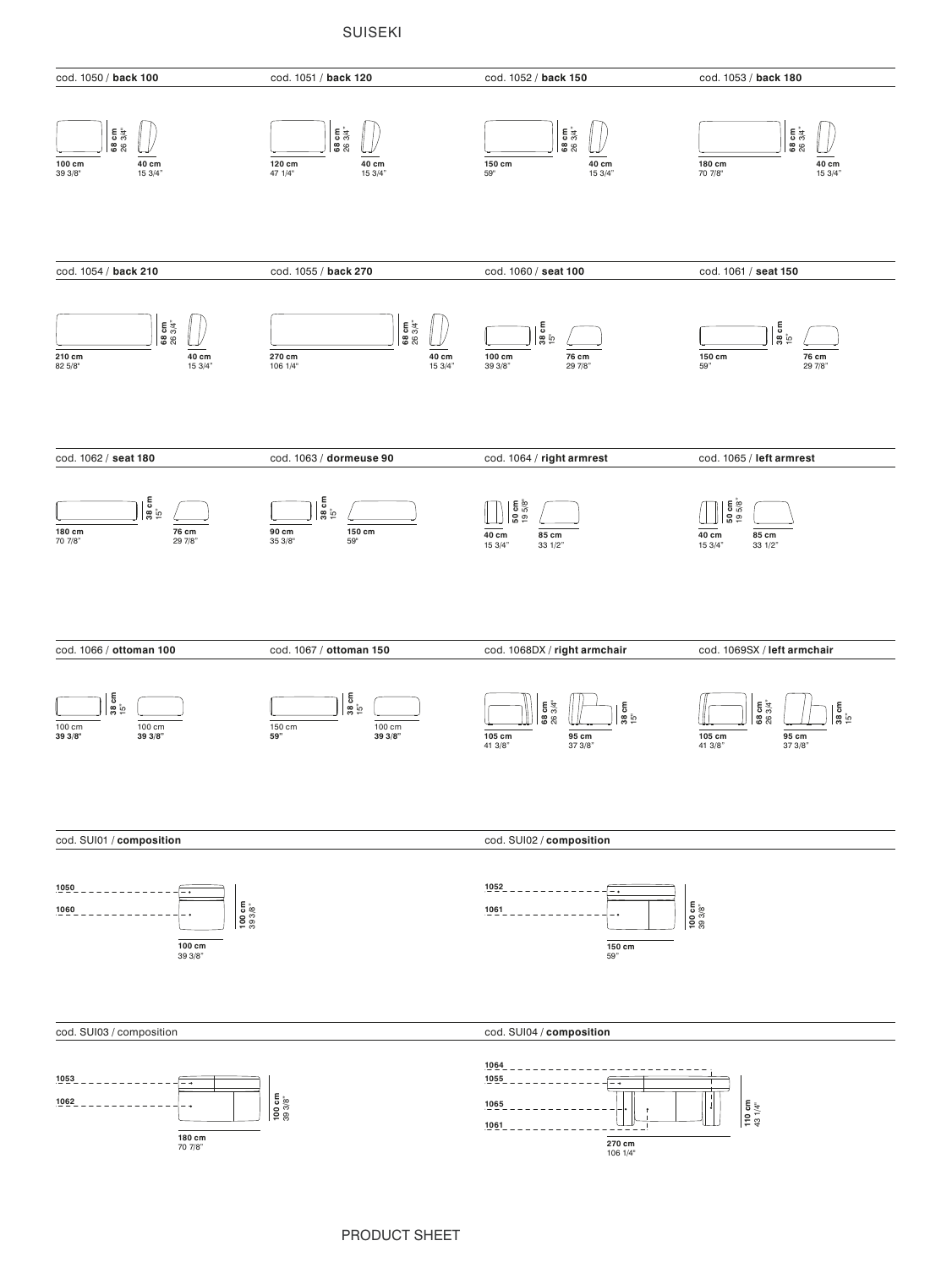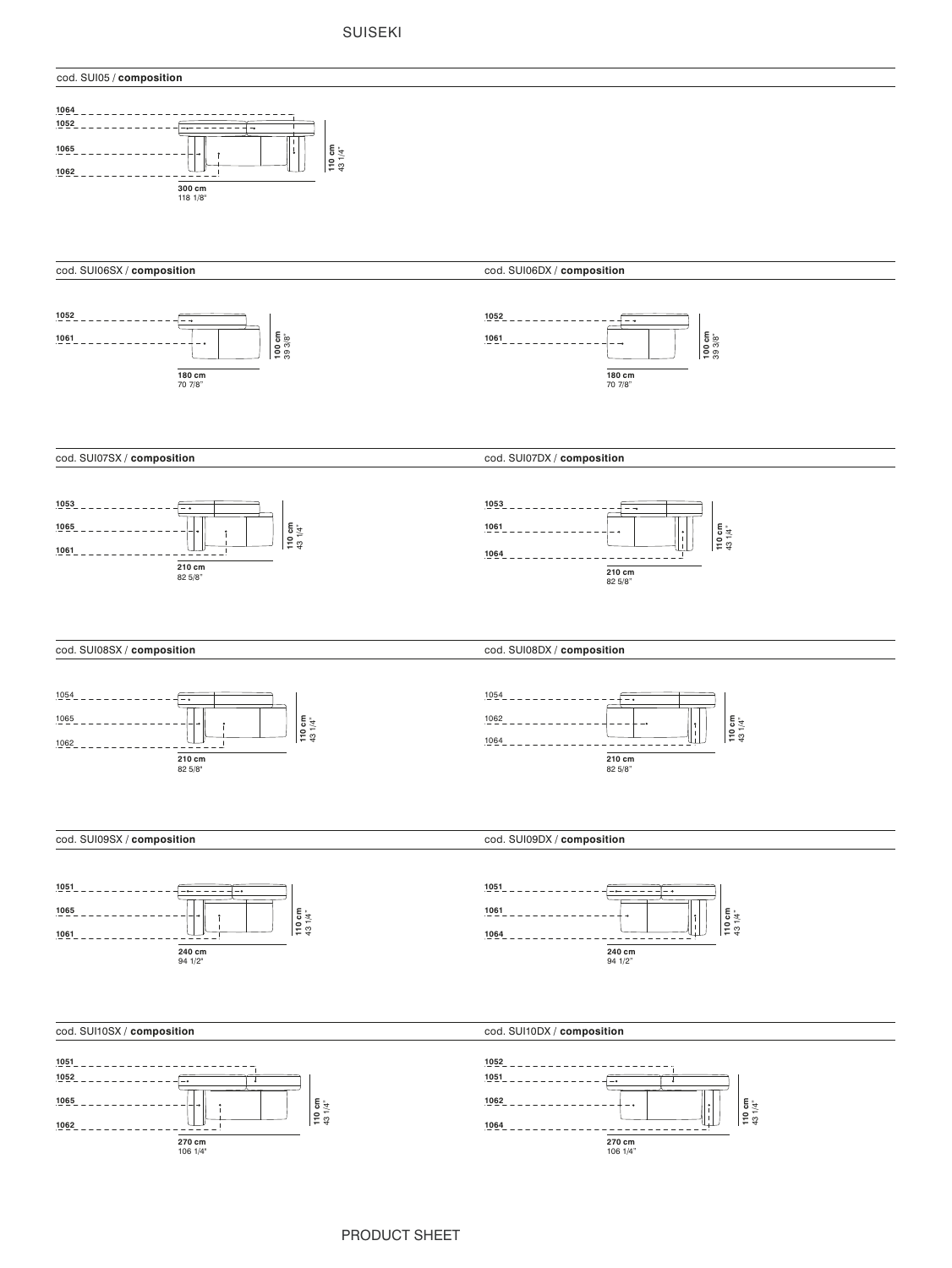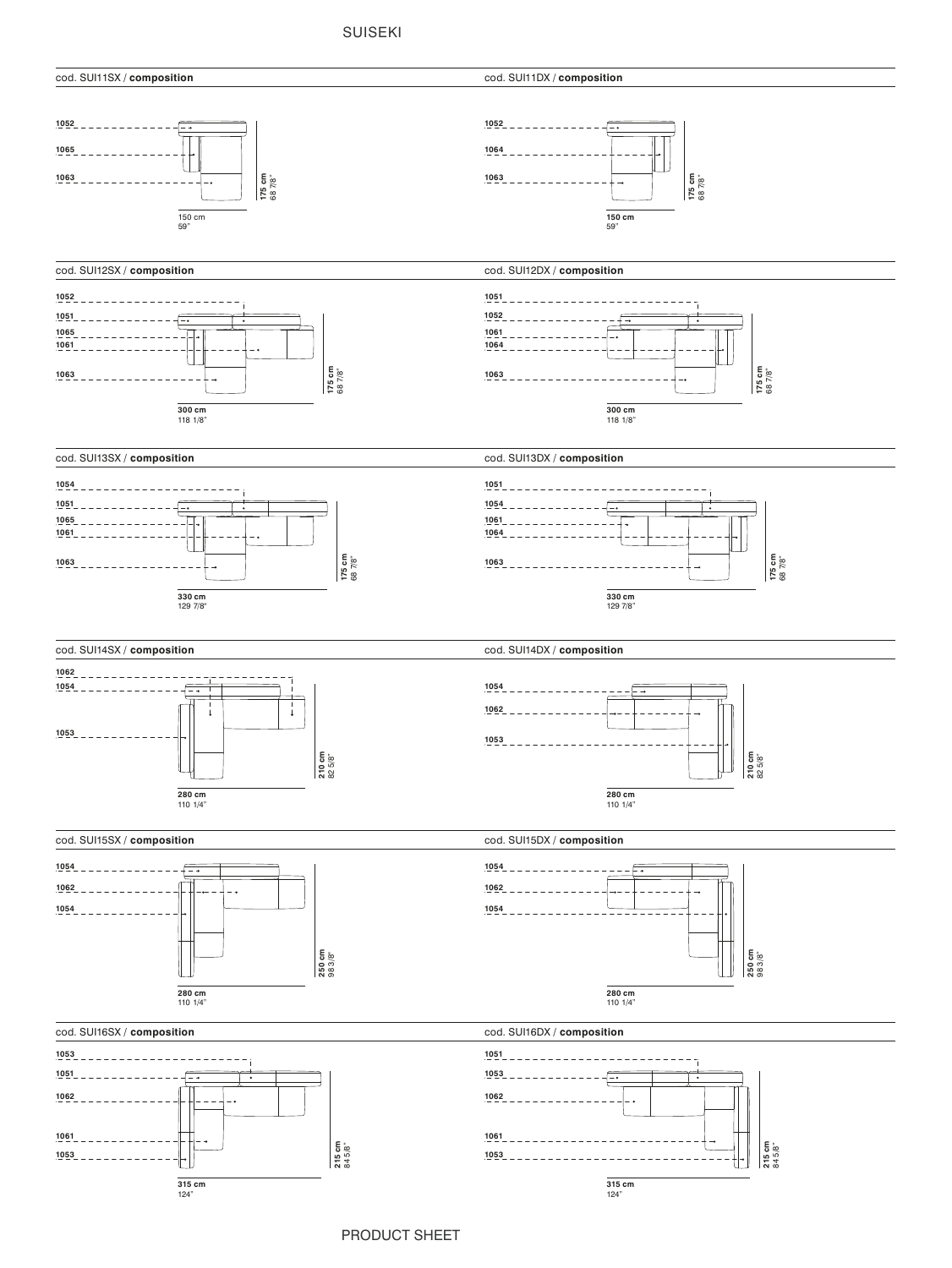